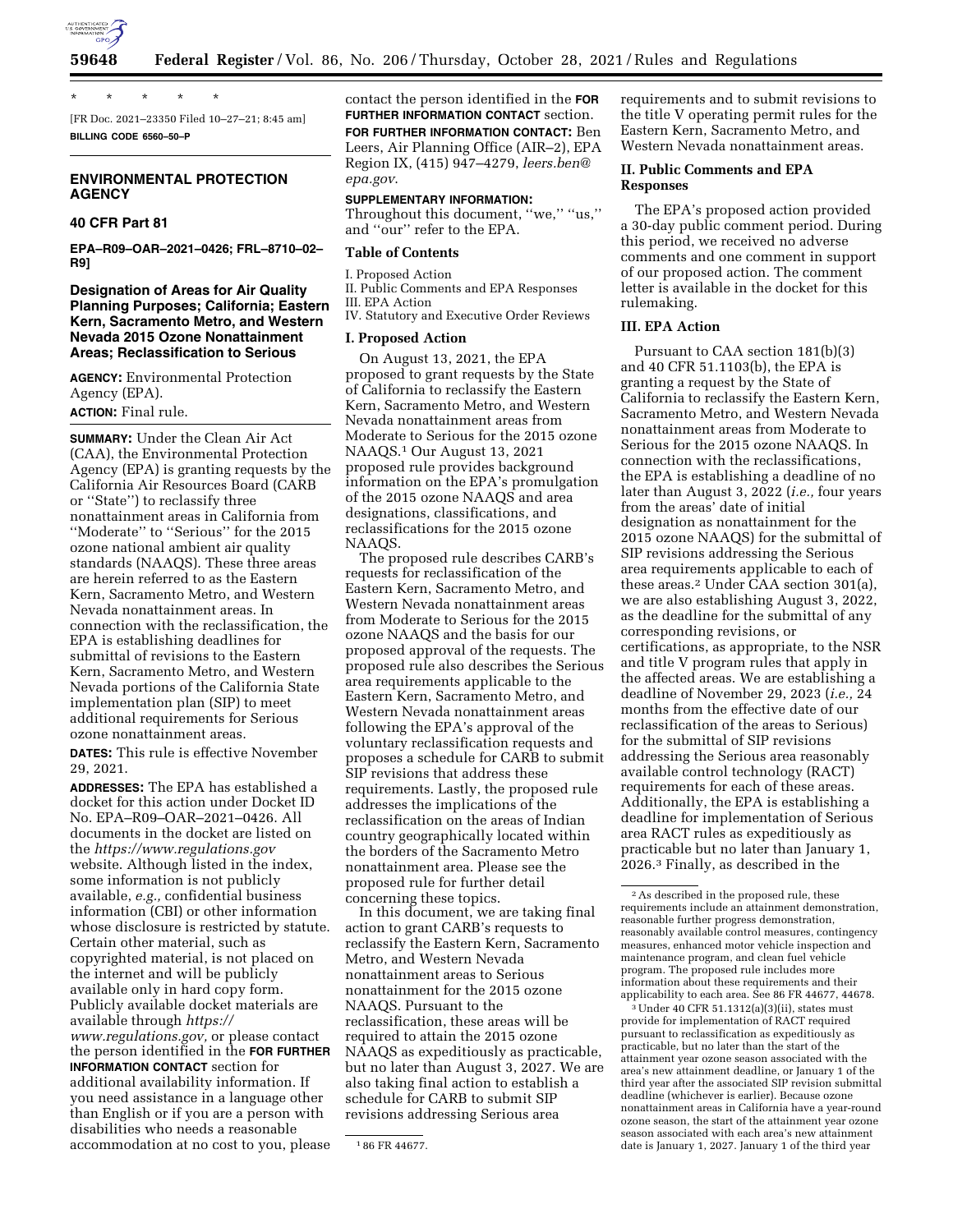proposed rule, CARB will be required to submit a transportation control demonstration by August 3, 2024, and every three years thereafter, and to submit transportation control measures as needed based on these demonstrations.4

### **IV. Statutory and Executive Order Reviews**

Under Executive Orders 12866 (58 FR 51735, October 4, 1993) and 13563 (76 FR 3821, January 21, 2011), this final action is not a ''significant regulatory action'' and therefore is not subject to Executive Order 12866. With respect to lands under state jurisdiction, voluntary reclassifications under CAA section 181(b)(3) are based solely upon requests by the state, and the EPA is required under the CAA to grant them. These actions do not, in and of themselves, impose any new requirements on any sectors of the economy. In addition, because the statutory requirements are clearly defined with respect to the differently classified areas, and because those requirements are automatically triggered by reclassification, reclassification does not impose a materially adverse impact under Executive Order 12866. For these reasons, this final action is also not subject to Executive Order 13211, ''Actions Concerning Regulations That Significantly Affect Energy Supply, Distribution, or Use'' (66 FR 28355, May 22, 2001).

In addition, I certify that this final rule will not have a significant economic impact on a substantial number of small entities under the Regulatory Flexibility Act (5 U.S.C. 601 *et seq.*) and that this final rule does not contain any unfunded mandate or significantly or uniquely affect small governments, as described in the Unfunded Mandates Reform Act of 1995 (Pub. L. 104–4), because the EPA is required to grant requests by states for voluntary reclassifications, and such reclassifications in and of themselves do not impose any federal intergovernmental mandate, and because tribes are not subject to implementation plan submittal deadlines that apply to states as a result of reclassifications.

Executive Order 13175 (65 FR 67249, November 9, 2000) requires the EPA to develop an accountable process to ensure ''meaningful and timely input by tribal officials in the development of regulatory policies that have tribal implications.'' ''Policies that have tribal

4See 86 FR 44677, 44679.

implications'' is defined in Executive Order 13175 to include regulations that have ''substantial direct effects on one or more Indian tribes, on the relationship between the federal government and Indian tribes, or on the distribution of power and responsibilities between the federal government and Indian tribes.'' Four Indian tribes have areas of Indian country located within the boundaries of the Sacramento Metro ozone nonattainment area, and there are no areas of Indian country located in the Eastern Kern and Western Nevada ozone nonattainment areas. The EPA implements federal CAA programs, including reclassifications, in these areas of Indian country within the boundaries of the Sacramento Metro area consistent with our discretionary authority under sections 301(a) and 301(d)(4) of the CAA. The EPA has concluded that this final rule might have tribal implications for the purposes of Executive Order 13175 but will not impose substantial direct costs upon the tribes, nor would it preempt tribal law. As discussed in section III of our August 13, 2021 proposed rule, this action does not affect the implementation of NSR or title V programs in these areas of Indian country, nor does it affect projects proposed in these areas of Indian country that require federal permits, approvals, or funding under the EPA's general conformity rule. None of the affected tribes will be required to submit an implementation plan as a result of this reclassification.

The EPA contacted tribal officials early in the process of developing this rulemaking to provide an opportunity to have meaningful and timely input into its development. On December 11, 2020, we sent letters to leaders of the four tribal governments representing the areas of Indian country in the nonattainment area offering government-to-government consultation and seeking input on how we could best communicate with the tribes on this rulemaking effort. No tribes requested government-to-government consultation on this action.

Executive Order 12898 establishes Federal executive policy on environmental justice. Its main provision directs Federal agencies, to the greatest extent practicable and permitted by law, to make environmental justice part of their mission by identifying and addressing, as appropriate, disproportionately high and adverse human health or environmental effects of their programs, policies, and activities on minority populations and low-income populations in the United States. This

reclassification action does not provide the EPA with the discretionary authority to address disproportionate human health or environmental effects with practical, appropriate, and legally permissible methods under Executive Order 12898.

This final action also does not have federalism implications because it does not have substantial direct effects on the states, on the relationship between the National Government and the states, nor on the distribution of power and responsibilities among the various levels of government, as specified in Executive Order 13132 (64 FR 43255, August 10, 1999). This final action does not alter the relationship or the distribution of power and responsibilities established in the CAA.

This final rule also is not subject to Executive Order 13045, ''Protection of Children from Environmental Health Risks and Safety Risks'' (62 FR 19885, April 23, 1997), because the EPA interprets Executive Order 13045 as applying only to those regulatory actions that concern health or safety risks, such that the analysis required under section 5–501 of Executive Order 13045 has the potential to influence the regulation.

As this final rule establishes a deadline for the submittal of CAA required plans and information, the requirements of section 12(d) of the National Technology Transfer and Advancement Act of 1995 (15 U.S.C. 272 note) do not apply. This final rule does not impose an information collection burden under the provisions of the Paperwork Reduction Act of 1995 (44 U.S.C. 3501 *et seq.*).

The Congressional Review Act, 5 U.S.C. 801 *et seq.,* as added by the Small Business Regulatory Enforcement Fairness Act of 1996, generally provides that before a rule may take effect, the agency promulgating the rule must submit a rule report, which includes a copy of the rule, to each House of the Congress and to the Comptroller General of the United States. The EPA will submit a report containing this action and other required information to the U.S. Senate, the U.S. House of Representatives, and the Comptroller General of the United States prior to publication of the rule in the **Federal Register**. A major rule cannot take effect until 60 days after it is published in the **Federal Register**. This action is not a ''major rule'' as defined by 5 U.S.C. 804(2).

Under section 307(b)(1) of the Clean Air Act, petitions for judicial review of this action must be filed in the United States Court of Appeals for the appropriate circuit by December 27,

after the RACT SIP submittal deadline (as established in this final rule) is January 1, 2026.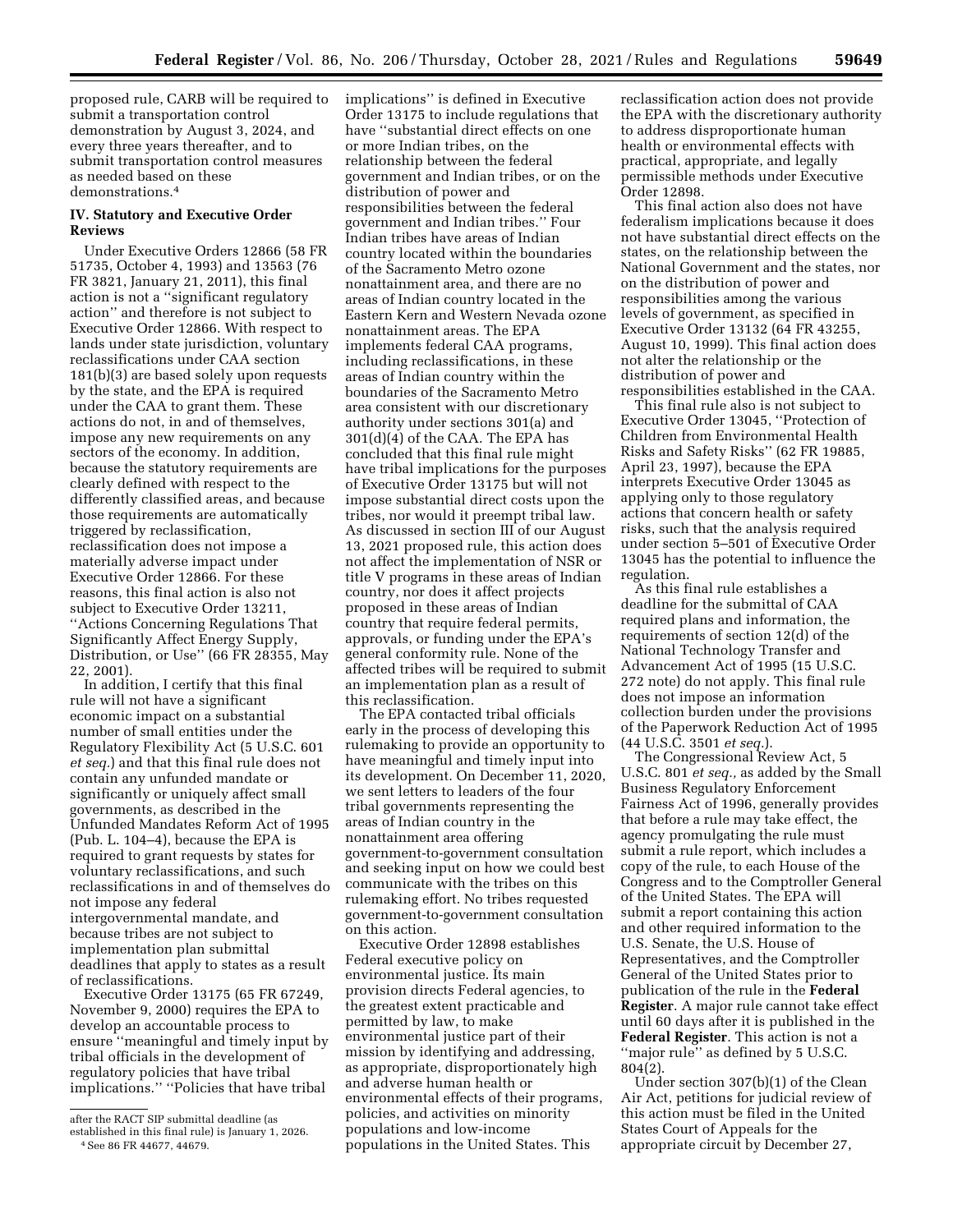2021. Filing a petition for reconsideration by the Administrator of this final rule does not affect the finality of this action for the purposes of judicial review nor does it extend the time within which a petition for judicial review may be filed, and shall not postpone the effectiveness of such rule or action. This action may not be challenged later in proceedings to enforce its requirements. (See section 307(b)(2).)

#### **List of Subjects in 40 CFR Part 81**

Environmental protection, Air pollution control, Incorporation by reference, Intergovernmental relations, National parks, Nitrogen dioxide,

Ozone, Reporting and recordkeeping requirements, Volatile organic compounds, Wilderness areas.

**Authority:** 42 U.S.C. 7401, *et seq.*  **Subpart C—Section 107 Attainment** 

 $\blacksquare$  2. In § 81.305, the table entitled ''California—2015 8-Hour Ozone NAAQS [Primary and Secondary]'' is amended by revising the entries for ''Kern County (Eastern Kern), CA'', ''Nevada County (Western part), CA'', and ''Sacramento Metro, CA'' to read as

**Status Designations** 

follows:

**§ 81.305 California.**  \* \* \* \* \*

**Authority:** 42 U.S.C. 7401 *et seq.* 

Dated: October 22, 2021.

#### **Deborah Jordan,**

*Acting Regional Administrator, Region IX.* 

For the reasons stated in the preamble, the EPA amends part 81, chapter I, title 40 of the Code of Federal Regulations as follows:

## **PART 81—DESIGNATION OF AREAS FOR AIR QUALITY PLANNING PURPOSES**

■ 1. The authority citation for part 81 continues to read as follows:

#### CALIFORNIA—2015 8-HOUR OZONE NAAQS

[Primary and secondary]

Designated area<sup>1</sup> Designation Classification Date<sup>2</sup> Type Date<sup>2</sup> Type \*\*\*\*\*\*\* Kern County (Eastern Kern), CA .............................. Nonattainment ...... 11/29/21 ............... Serious. Kern County (part): That portion of Kern County (with the exception of that portion in Hydrologic Unit Number 18090205—the Indian Wells Valley) east and south of a line described as follows: Beginning at the Kern-Los Angeles County boundary and running north and east along the northwest boundary of the Rancho La Liebre Land Grant to the point of intersection with the range line common to Range 16 West and Range 17 West, San Bernardino Base and Meridian; north along the range line to the point of intersection with the Rancho El Tejon Land Grant boundary; then southeast, northeast, and northwest along the boundary of the Rancho El Tejon Grant to the northwest corner of Section 3, Township 11 North, Range 17 West; then west 1.2 miles; then north to the Rancho El Tejon Land Grant boundary; then northwest along the Rancho El Tejon line to the southeast corner of Section 34, Township 32 South, Range 30 East, Mount Diablo Base and Meridian; then north to the northwest corner of Section 35, Township 31 South, Range 30 East; then northeast along the boundary of the Rancho El Tejon Land Grant to the southwest corner of Section 18, Township 31 South, Range 31 East; then east to the southeast corner of Section 13, Township 31 South, Range 31 East; then north along the range line common to Range 31 East and Range 32 East, Mount Diablo Base and Meridian, to the northwest corner of Section 6, Township 29 South, Range 32 East; then east to the southwest corner of Section 31, Township 28 South, Range 32 East; then north along the range line common to Range 31 East and Range 32 East to the northwest corner of Section 6, Township 28 South, Range 32 East, then west to the southeast corner of Section 36, Township 27 South, Range 31 East, then north along the range line common to Range 31 East and Range 32 East to the Kern-Tulare County boundary. \*\*\*\*\*\*\* Nevada County (Western part), CA .............................. Nonattainment ...... 11/29/21 ............... Serious. Nevada County (part): That portion of Nevada County, which lies west of a line, described as follows: Beginning at the Nevada-Placer County boundary and running north along the western boundaries of Sections 24, 13, 12, 1, Township 17 North, Range 14 East, Mount Diablo Base and Meridian, and Sections 36, 25, 24, 13, 12, Township 18 North, Range 14 East to the Nevada-Sierra County boundary. \*\*\*\*\*\*\* Sacramento Metro, CA .............................. Nonattainment ...... 11/29/21 ............... Serious. El Dorado County (part): All portions of the county except that portion of El Dorado County within the drainage area naturally tributary to Lake Tahoe including said Lake. Placer County (part):